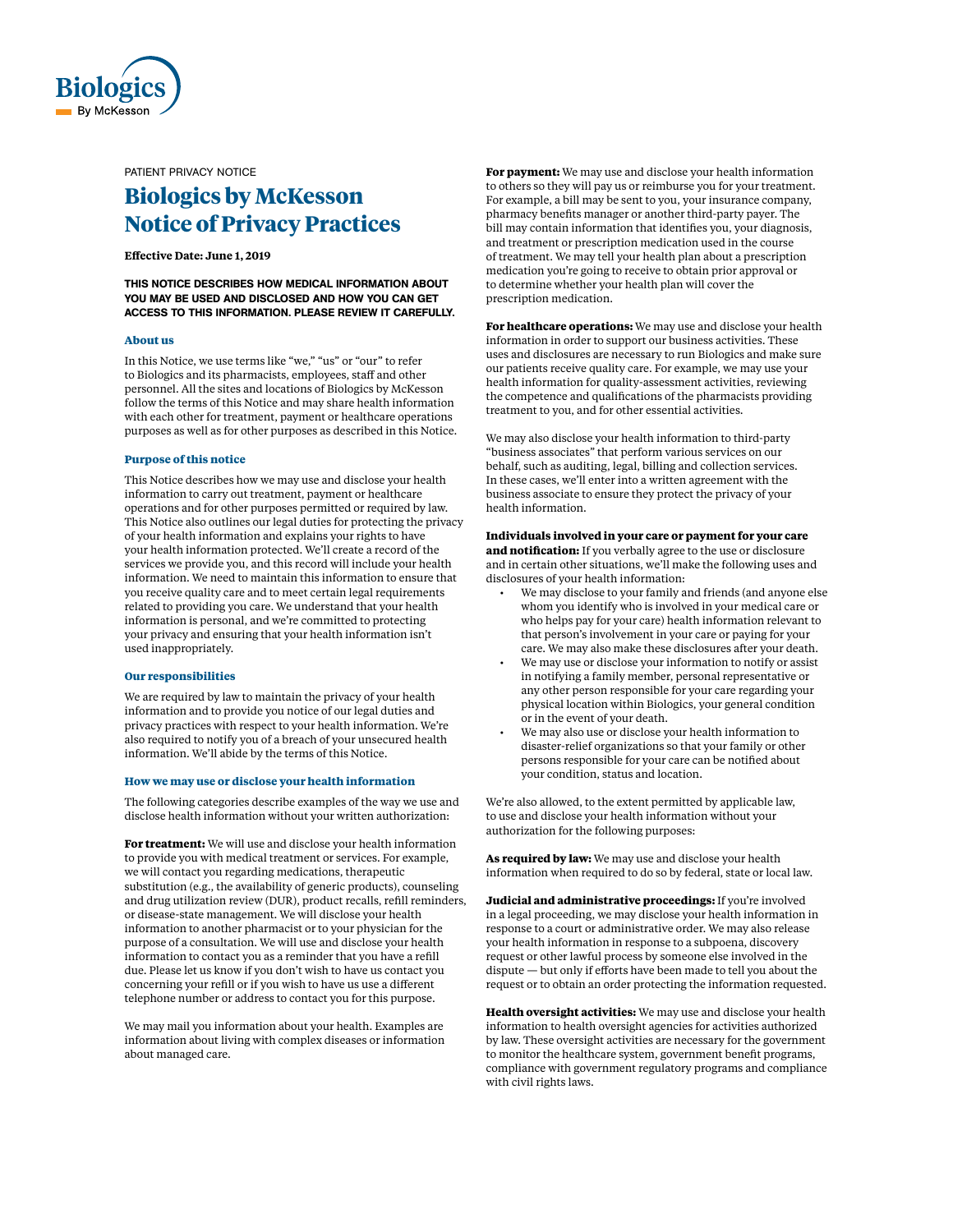**Law enforcement:** We may disclose your health information, within limitations, to law enforcement officials for several different purposes:

- To comply with a court order, warrant, subpoena, summons or other similar process;
- To identify or locate a suspect, fugitive, material witness or missing person;
- About the victim of a crime, if the victim agrees, or we're unable to obtain the victim's agreement;
- About a death we suspect may have resulted from criminal conduct;
- About criminal conduct we believe in good faith to have occurred on our premises; and
- To report a crime not occurring on our premises; the nature of a crime; the location of a crime; and the identity, description, and location of the individual who committed the crime, in an emergency situation.

**Public health activities:** We may use and disclose your health information for public health activities, including the following:

- To prevent or control disease, injury or disability;
- To report births or deaths;
- To report child abuse or neglect;
- Activities related to the quality, safety or effectiveness of FDA-regulated products;
- To notify a person who may have been exposed to a communicable disease or may be at risk for contracting or spreading a disease or condition as authorized by law; and
- To notify an employer of findings concerning work-related illness or injury or general medical surveillance that the employer needs to comply with the law if you are provided notice of such disclosure.

**Serious threat to health or safety:** If there is a serious threat to your health and safety, or the health and safety of the public or another person, we may use and disclose your health information to someone able to help prevent the threat or as necessary for law enforcement authorities to identify or apprehend an individual.

**Organ/tissue donation:** If you're an organ donor, we may use and disclose your health information to organizations that handle procurement, transplantation or banking of organs, eyes or tissues.

**Coroners, medical examiners and funeral directors:** We may use and disclose health information to a coroner or medical examiner. This disclosure may be necessary to identify a deceased person or determine the cause of death. We may also disclose health information, as necessary, to funeral directors to assist them in performing their duties.

**Workers' compensation:** We may disclose your health information as authorized by and to the extent necessary to comply with laws related to workers' compensation or similar programs that provide benefits for work-related injuries or illness.

**Victims of abuse, neglect or domestic violence:** We may disclose health information to the appropriate government authority if we believe a patient has been the victim of abuse, neglect or domestic violence. We'll only make this disclosure if you agree, or when required or authorized by law.

**Military and veterans activities:** If you're a member of the Armed Forces, we may disclose your health information to military command authorities. Health information about foreign military personnel may be disclosed to foreign military authorities.

**National security and intelligence activities:** We may disclose your health information to authorized federal officials for intelligence, counterintelligence and other national security activities authorized by law.

**Protective services for the president and others:** We may disclose your health information to authorized federal officials, so they may provide protective services for the president and others, including foreign heads of state.

**Inmates:** If you're an inmate of a correctional institution or under the custody of a law enforcement official, we may disclose your health information to the correctional institution or law enforcement official to assist them in providing your healthcare; protecting your health and safety, or the health and safety of others; or for the safety of the correctional institution.

**Research:** We may use and disclose your health information for certain research activities without your written authorization. For example, we might use some of your health information to decide if we have enough patients to conduct a research study. For certain research activities, an Institutional Review Board (IRB) or Privacy Board may approve uses and disclosures of your health information without your authorization.

# **Other uses and disclosures of your health information that require written authorization:** Other uses and disclosures of

your health information not covered by this Notice will be made only with your written authorization. Some examples include:

- *• Psychotherapy notes:* We usually do not maintain psychotherapy notes about you. If we do, we will only use and disclose them with your written authorization, except in limited situations.
- *• Marketing:* We may only use and disclose your health information for marketing purposes with your written authorization. This would include making treatment communications to you when we receive a financial benefit for doing so.
- *• Sale of your health information:* We may sell your health information only with your written authorization.

If you authorize us to use or disclose your health information, you may revoke your authorization, in writing, at any time. If you revoke your authorization, we will no longer use or disclose your health information as specified by your revocation, except to the extent that we have taken action in reliance on your authorization.

## **Your rights regarding your health information**

You have the following rights regarding the health information we maintain about you:

**Right to request restrictions:** You have the right to request restrictions on how we use and disclose your health information for treatment, payment or healthcare operations. In most circumstances, we're not required to agree to your request. If we do agree, we'll comply with your request unless the information is needed to provide you emergency treatment. To request restrictions, you must make your request in writing and submit it to Biologics by McKesson, c/o McKesson, Attn: HIPAA Privacy Officer, 10101 Woodloch Forest, The Woodlands, TX 77380. We're required to agree to a request that we restrict a disclosure made to a health plan for payment or healthcare operations purposes that is not otherwise required by law, if you, or someone other than the health plan on your behalf, paid for the service or item in question out-of-pocket in full.